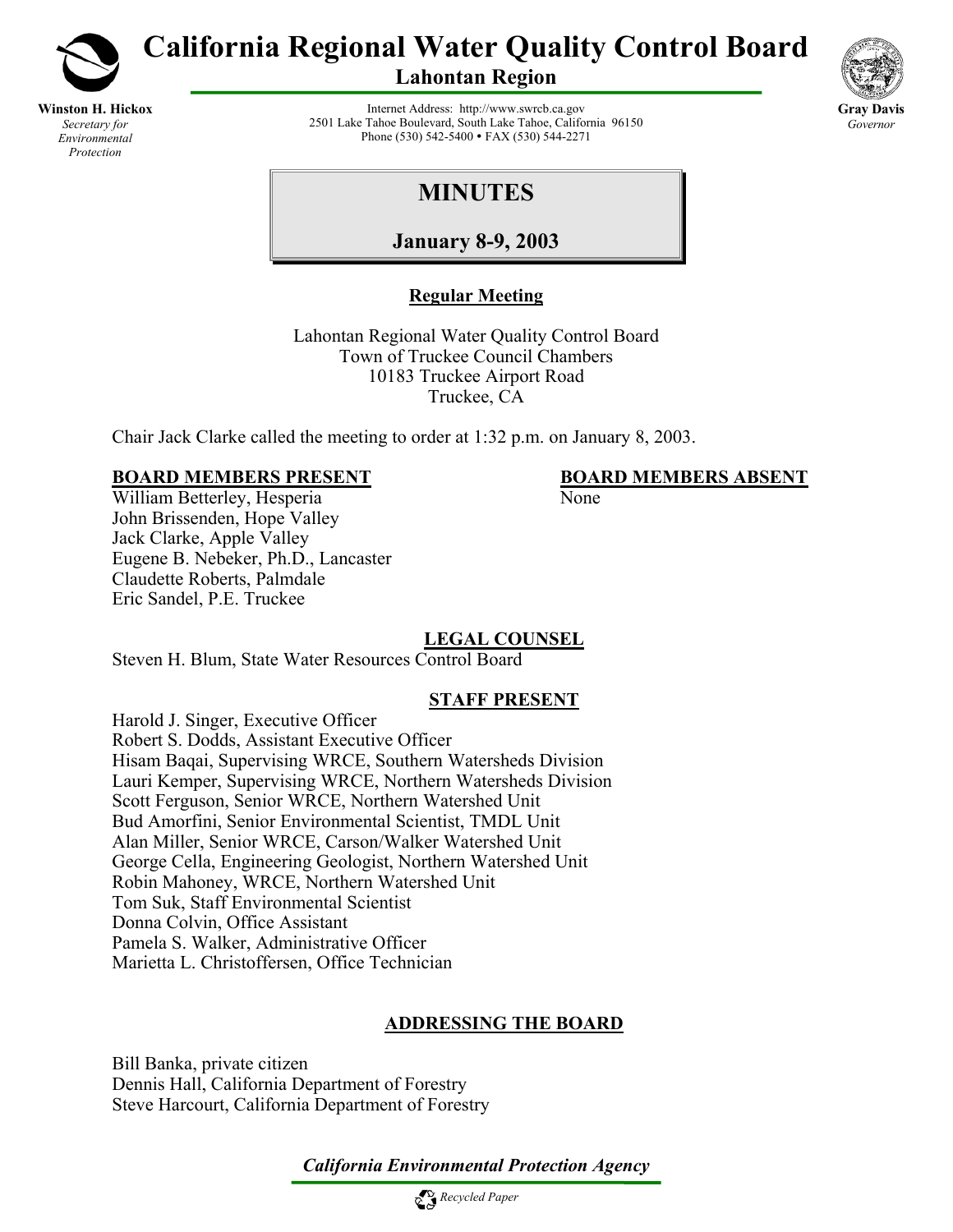Tim Feller, Sierra Pacific Industries David Bischel, California Foresters Association Brian Staab, U.S. Forest Service Karen Schambach, Public Employees for Environmental Responsibility Mike Livak, Squaw Valley Ski Corporation Marvin Shaw, Lake Arrowhead Community Services District

### **1. PUBLIC FORUM**

Marvin Shaw, General Manager, Lake Arrowhead Community Services District showed the Board pictures of the low lake levels. The District, along with community groups, plans to address the problem through aggressive water conservation, utilization of small amounts of supplemental water sources, and some reclaimed water.

#### **2. ADOPTION OF UNCONTESTED CALENDAR**

Item No. 5 was discussed separately.

Mike Livak, Squaw Valley Ski Corporation, addressed the Board concerning the proposed sampling methods in the waste discharge requirements for Item No. 5.

Scott Ferguson, Senior WRCE, responded to comments and referred Board members to a response letter that addressed concerns raised by Mr. Livak on the proposed Monitoring and Reporting Program.

• **Motion:** Moved by Eric Sandel, seconded by William Betterley and **unanimously carried** to adopt the Uncontested Calendar, including Item No. 5.

#### **3. MINUTES**

The September minutes were removed from the agenda for verification of Lyle Talbot's comments.

• **Motion:** Moved by John Brissenden, seconded by Claudette Roberts and **unanimously carried** to adopt the October minutes as proposed.

#### **11. CLOSED SESSION**

Board members met in closed session on January 8, 2003 from 1:55 p.m. to 2:40 p.m. to discuss item a. Authority: Government Code Section  $11126(e)(2)(B)(I)$ .

The Board reconvened in open session at 2:41 p.m.

#### **PLANS AND POLICIES**

**4.** *Public Hearing* **– Resolution Certifying a Negative Declaration and Adopting a Conditional Waiver of Waste Discharge Requirements for Discharges Related to Timber Harvest Activities** 

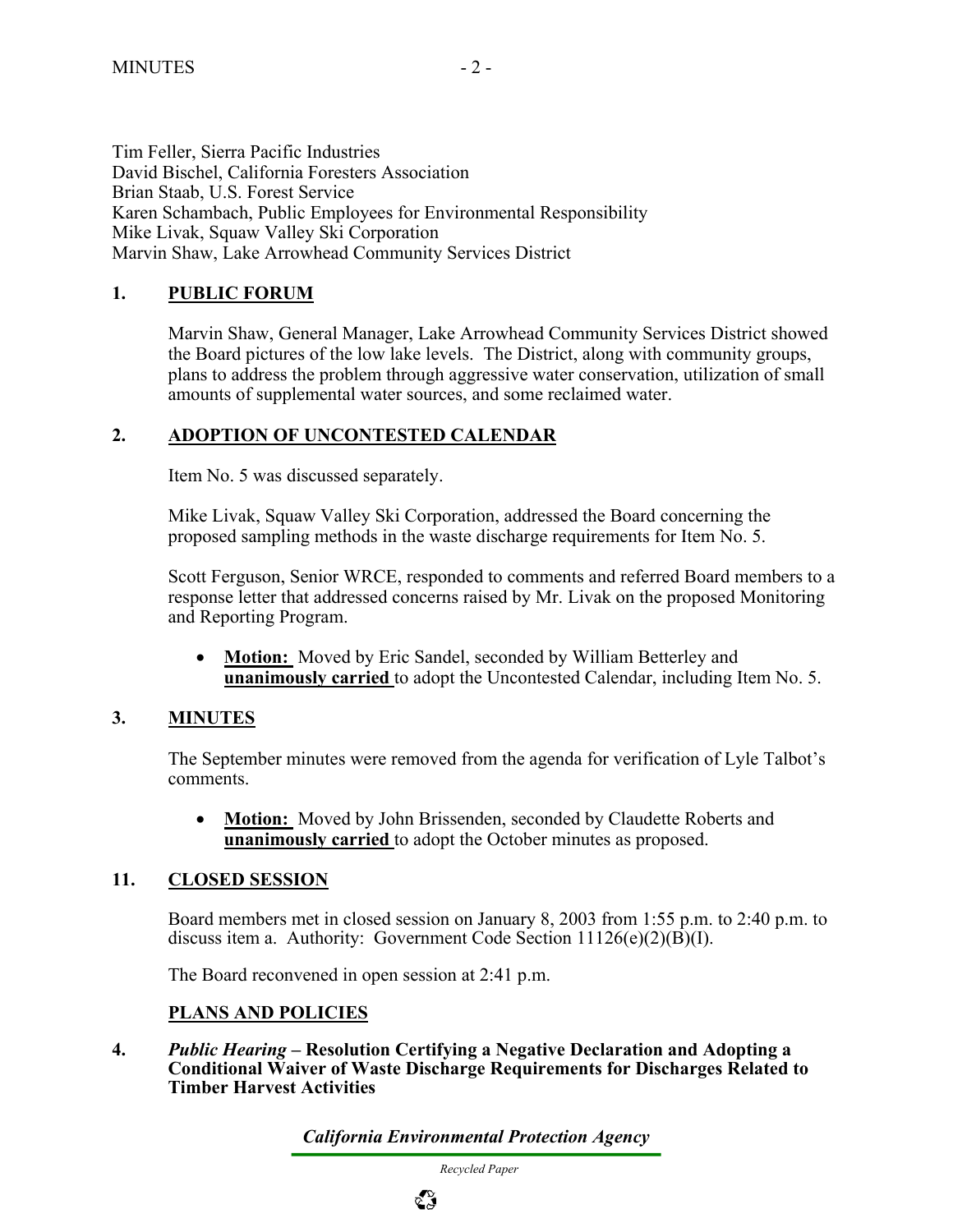Tom Suk, Staff Environmental Scientist, gave the staff presentation and discussed three potential water quality impacts of logging activities: sediment, temperature and pesticides.

A summary of the timber harvest planning and review process for nonfederal lands managed by California Department of Forestry (CDF) vs. federal lands managed by the U.S. Forest Service (USFS) was provided. It was pointed out that the Lahontan Region, with one staff person to regulate the activity, receives approximately 200 timber harvest proposals annually.

Mr. Suk stated that State and Regional Board staff participated in a comprehensive review of the California Forest Practice Rules (FPRs) as they relate to watercourse protection. The California Board of Forestry (BOF), responsible for adopting and amending the FPRs, received a package of detailed suggestions for rule changes on July 6, 1999. To date, the BOF has not acted on most of those suggestions. He went on to state that although USFS projects represent a lower threat to water quality than CDF projects because of review by watershed specialists who assist in the development of alternatives and mitigation measures, concern remains about the potential for adverse cumulative watershed effects because of the size of timber harvest projects.

Regarding re-adopting the former waiver policy, Mr. Suk explained this was not proposed because it only covered timber harvesting plans on non-federal lands while CDF approved other activities. For federal lands, the waiver covered only commercial timber sales but did not cover any non-commercial activities that might be undertaken by the USFS. He also related there were no substantive conditions nor documentation of what was vs. what was not waived applicable to both non-federal and federal lands. The water code amendments, however, require that any new waivers be conditional and the Regional Board ensure that the conditions are met.

Mr. Suk related that the State Board held a joint workshop in July with Regional Boards involved in timber harvest reviews. Additional Regional Board staff workshops were held in South Lake Tahoe and Victorville regarding the timber harvest issue. The proposed new conditional waiver (drafted by staff from four regional boards) was developed after these workshops.

Proposed waiver categories were discussed: four for non-federal and one for federal lands. The vast majority, 90% or more, of timber harvest activities in the region would be covered. He also pointed out that burden on staff and the regulated community would be minimal.

The presentation also included a summary of comments received from interested parties and responses to comment letters.

In conclusion, Mr. Suk asked the Board to certify the negative declaration, followed by an action to adopt the waiver resolution, either as proposed or for the full five-year term. Mr. Suk responded to questions from Board members.

Dennis Hall, CDF, stated that his primary objection to the proposed waiver policy is that it will add another layer of regulations to timber operations on private lands. He felt that

*California Environmental Protection Agency*

 *Recycled Paper*

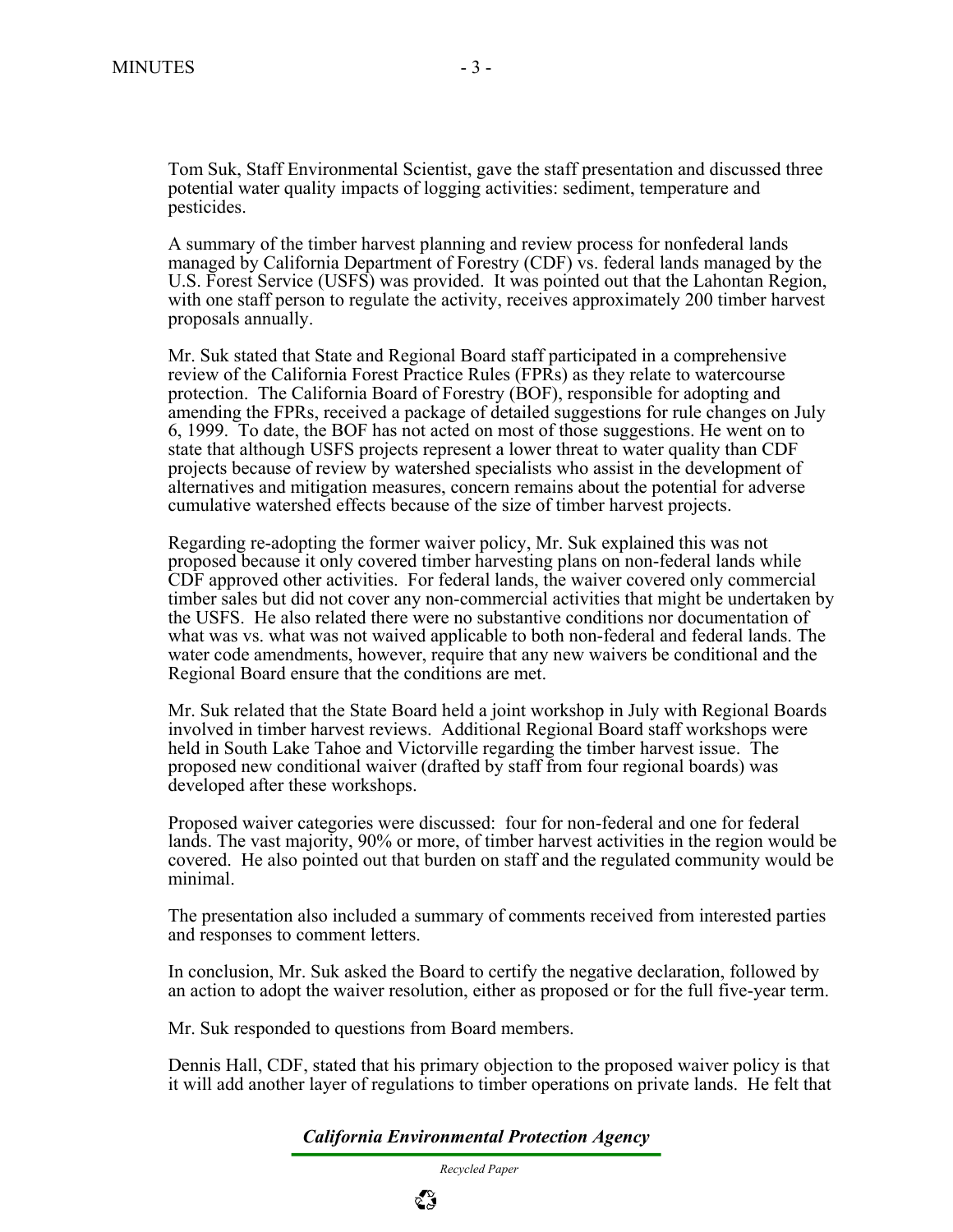the proposed standards are restrictive and will result in landowners applying for individual WDRs, resulting in increased staff time and Board action.

He asked the Board to adopt a one-year interim waiver to allow CDF and Regional Board staff to work together in establishing a waiver policy that may incorporate rule proposals and actions currently before the BOF.

Mr. Suk responded to statements made by Mr. Hall.

Steve Harcourt, CDF, stated his concern over the sixteen eligibility criteria on page 5 as they applied to Category 2 of the proposed waiver policy.

Mr. Suk explained that the list of eligibility criteria referred to applies to Category 1 only.

Karen Schambach, Public Employees for Environmental Responsibility (PEER), stated that PEER supports the proposed waiver document and that it represents a good faith effort to identify/address water quality issues associated with timber harvest activities.

Chair Jack Clarke continued item 4 until 7:00 p.m.

#### **11. CLOSED SESSION**

Board members met in closed session on January 8, 2003 from 4:45 p.m. to 5:25 p.m. to discuss item i. Authority: Government Code Section 11126(e).

The Board reconvened in open session at 5:26 p.m. and the afternoon meeting was adjourned.

#### **Regular Meeting, Continued 7:00 p.m., January 8, 2003**

 Chair Jack Clarke called the meeting to order at 7:18 p.m. Board members present included William Betterley, John Brissenden, Eugene Nebeker, Ph.D., Claudette Roberts, and Eric Sandel, P.E.

Item 4 was continued.

Brian Staab, USFS, Regional Hydrologist, discussed the role the USFS played in developing and advancing watershed and roads analysis, as well as their contributions to addressing watershed concerns as they relate to forestry. Mr. Staab stated his general support of the proposed waiver and summarized a comment letter that included three areas of concern.

Mr. Suk responded to statements made by Mr. Staab.

David Bischel, California Forestry Association, asked the Board to consider adopting an interim waiver policy for the next year and then continue working on streamlining the process to insure that objectives are not duplicated.

Tim Feller, Sierra Pacific Industries, expressed concern over the significant impact duplicative, inconsistent regulatory processes will have on restoration projects in terms of funding and desire. He asked the Board to continue the prior waiver.

*California Environmental Protection Agency*

 *Recycled Paper*

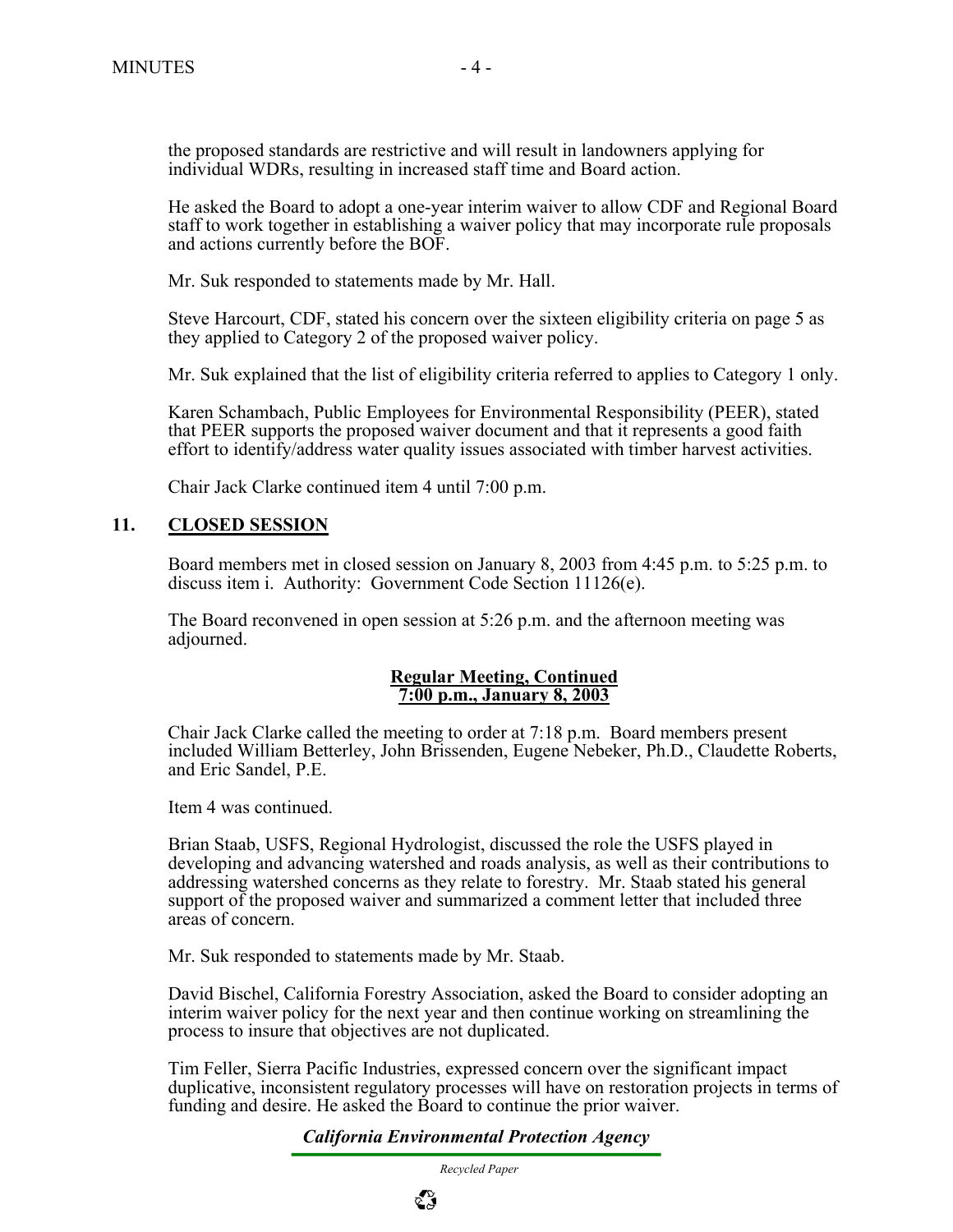Mr. Suk responded to statements made by Mr. Feller.

Bill Banka, Registered Professional Forester, voiced his opinion that the FPRs must be working based on the very high water quality of the Truckee River. He proposed that the Board adopt a waiver policy similar to the one that expired.

Jeff Dowling, CDF, speaking as a private citizen, expressed his concern over the regulatory burden placed on landowners in terms of the cost of monitoring. Chair Jack Clarke closed the public hearing.

Mr. Singer summarized reasons why the waiver policy should be adopted.

Discussion ensued among Board members. Mr. Sandel suggested amending the Waiver Policy and adopting it for five years instead of three years.

- **Motion:** Moved by Eugene Nebeker, seconded by Eric Sandel to adopt a Resolution certifying a Negative Declaration**. Roll call vote:** Voting "yes": Mr. Betterley, Mr. Brissenden, Mr. Clarke, Dr. Nebeker, Ms. Roberts and Mr. Sandel. Voting "no": none
- **Motion:** Moved by Eric Sandel, seconded by John Brissenden and **unanimously carried** to adopt a five year Conditional Waiver of Waste Discharge Requirements for discharges related to timber harvest activities.

#### **8. Booth Creek Ski Holdings/Trimont Land Company; Northstar-at-Tahoe Camp Restaurant, Exemption to a Waste Discharge Prohibition Contained in the Water Quality Control Plan for the Lahontan Region**

There was no staff presentation. The project proponent agrees with the action.

David Welch, private citizen, requested that sewer service be provided.

• **Motion:** Moved by Eugene Nebeker, seconded by William Betterley and **unanimously carried** to grant the exemption as proposed.

#### **6.** *Public Hearing* **– Resolution Certifying a Negative Declaration and Adopting General Waste Discharge Requirements for Small Construction Projects, Including Utility, Public Works, and Minor Streambank/Lakebed Alteration Projects in the Lahontan Region, Excluding Lake Tahoe Hydrologic Unit**

Bud Amorfini, Senior Environmental Scientist, recapped the highlights of the permit and discussed the comments received and permit revisions made since the October 2002 workshop and recommended that the Board adopt the General Waste Discharge Requirements Permit and the associated Negative Declaration.

• **Motion:** Moved by William Betterley, seconded Eugene Nebeker to adopt a Resolution certifying a Negative Declaration. **Roll call vote:** Voting "yes": Mr. Betterley, Mr. Brissenden, Mr. Clarke, Dr. Nebeker, Ms. Roberts and Mr. Sandel. Voting "no": none

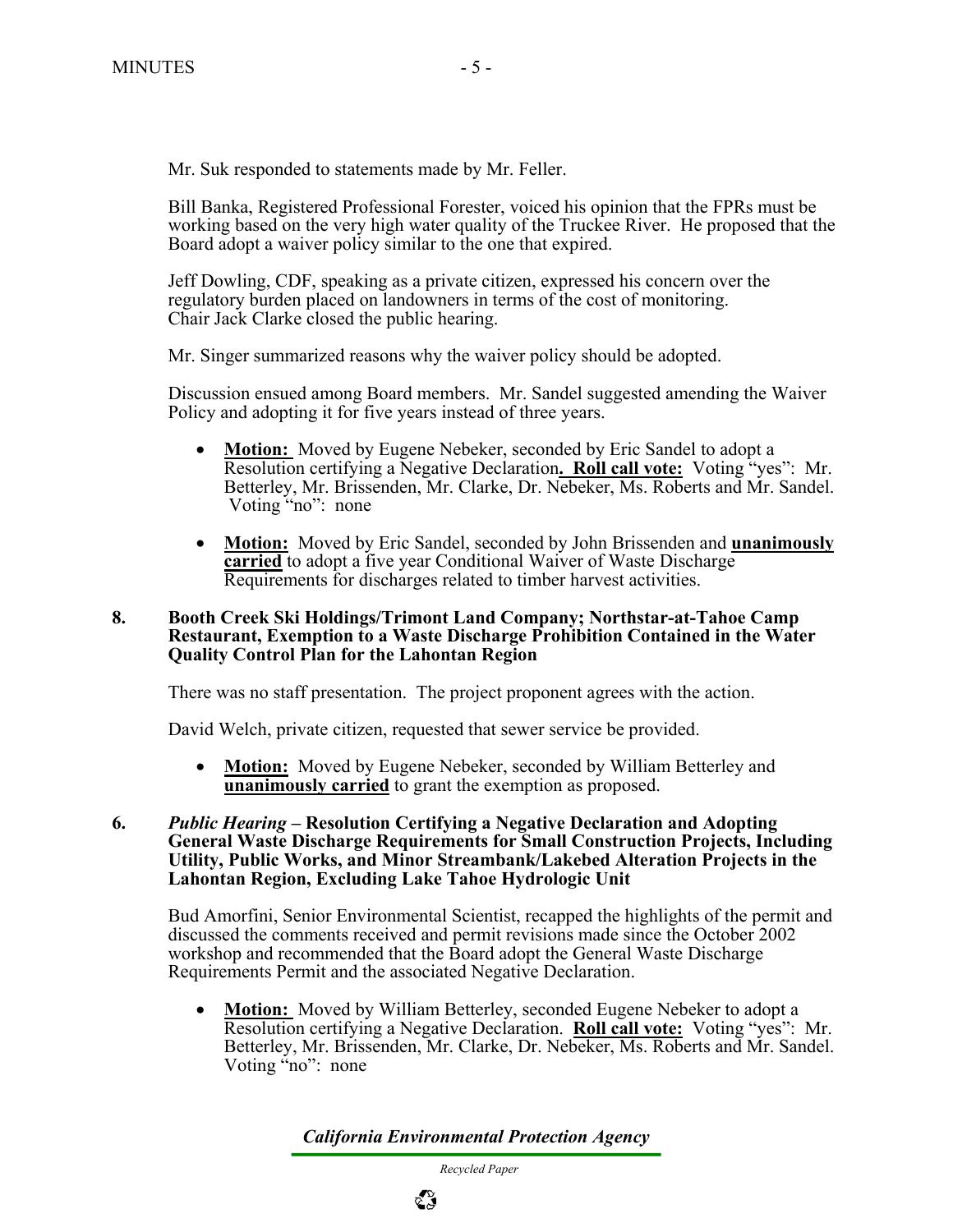• **Motion:** Moved by John Brissenden, seconded by Claudette Roberts and **unanimously carried** to adopt the General Waste Discharge Requirements Permit.

#### **OTHER BUSINESS**

#### **7. Election of Chair and Vice-Chair for 2003**

- **Motion**: Moved by Eric Sandel, seconded by Claudette Roberts and **unanimously carried** to elect Eugene Nebeker Chair of the Lahontan Regional Board.
- **Motion**: Moved by William Betterley, seconded by Claudette Roberts and **unanimously carried** to elect Eric Sandel Vice-Chair of the Lahontan Regional Board.

#### **9. Executive Officer's Report**

Harold Singer highlighted the following items from the written report:

- Item No. 1 Chemical Application Management Plan. This is a good example of working with dischargers to prevent problems before they occur, in a cooperative way as opposed to a strong regulatory way.
- Item  $\text{No. } 2 \text{Annual Fees.}$  The new fee schedule adopted by the State Water Board doubled the cap to \$20,000. The fee increases are a result of General Fund cuts; further changes are likely as the entire fee structure is in the process of review. In order to reduce fees, dischargers are reviewing their classifications. .

Other items:

- Myers Beacon Renewal of the contract was taking place at the same time the budget was in limbo for a few months, and as a result, a new contract could not be issued, which delayed work. Remediation effort for the new plume should begin within the next week. Monitoring results revealed that the plume is relatively contained onsite.
- Searles Lake beneficial use We are moving ahead on a Basin Plan amendment even though IMC Chemicals has withdrawn their request. Instead, they have applied to Fish  $\&$  Game under the 3005 process, which permits the Department to grant a "take" license allowing birds to be killed following CEQA review of mining operations. The "take" has to be an absolute minimum and they must mitigate for all losses, which implies that the Board is not being protective of wild life in the area where the "takes" will occur. We would like to mesh the Basin Plan amendment with the 3005 process and acknowledge the area as inhospitable for birds and that losses will result. We would develop our own beneficial use that would put the loss in perspective and bring the proposal to the Board, using the Fish & Game CEQA document as a basis for the modification.
- Violation Report was reviewed.
- Budget Statewide 138 vacant positions. Of those, we lost five vacant positions but lost funding for eight positions. Although we have the interim funding to maintain those three "lost" positions, as staff leaves the organization we will be unable to fill the vacancy. The Above Ground Storage Tank Program was

*California Environmental Protection Agency*

 *Recycled Paper*